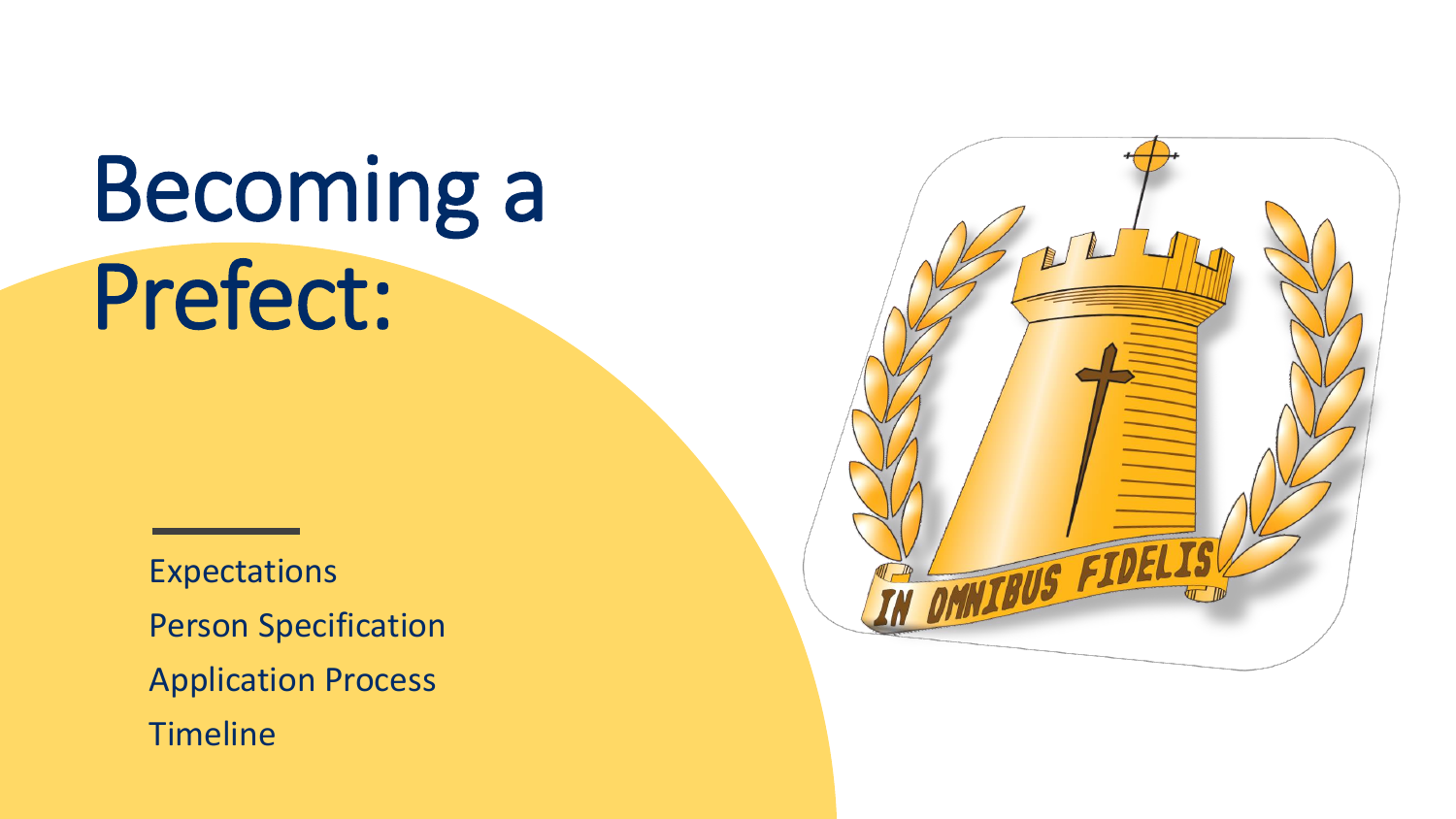

### There are four types of prefect in this school:

- Head Boy/Head Girl [HB/HG]
- Deputy Head Boy and Deputy Head Girl [DHB/DHG]
- Blue Tie specific areas of responsibility and leadership
- Black Tie general duties in and around school
- **Please state clearly in your application which you would prefer**
- Deadline is **Friday 26th March 2021 at 2.10pm**
- **All applications; except HB/ HG, must be posted in the post box situation in the SCIENCE HUB**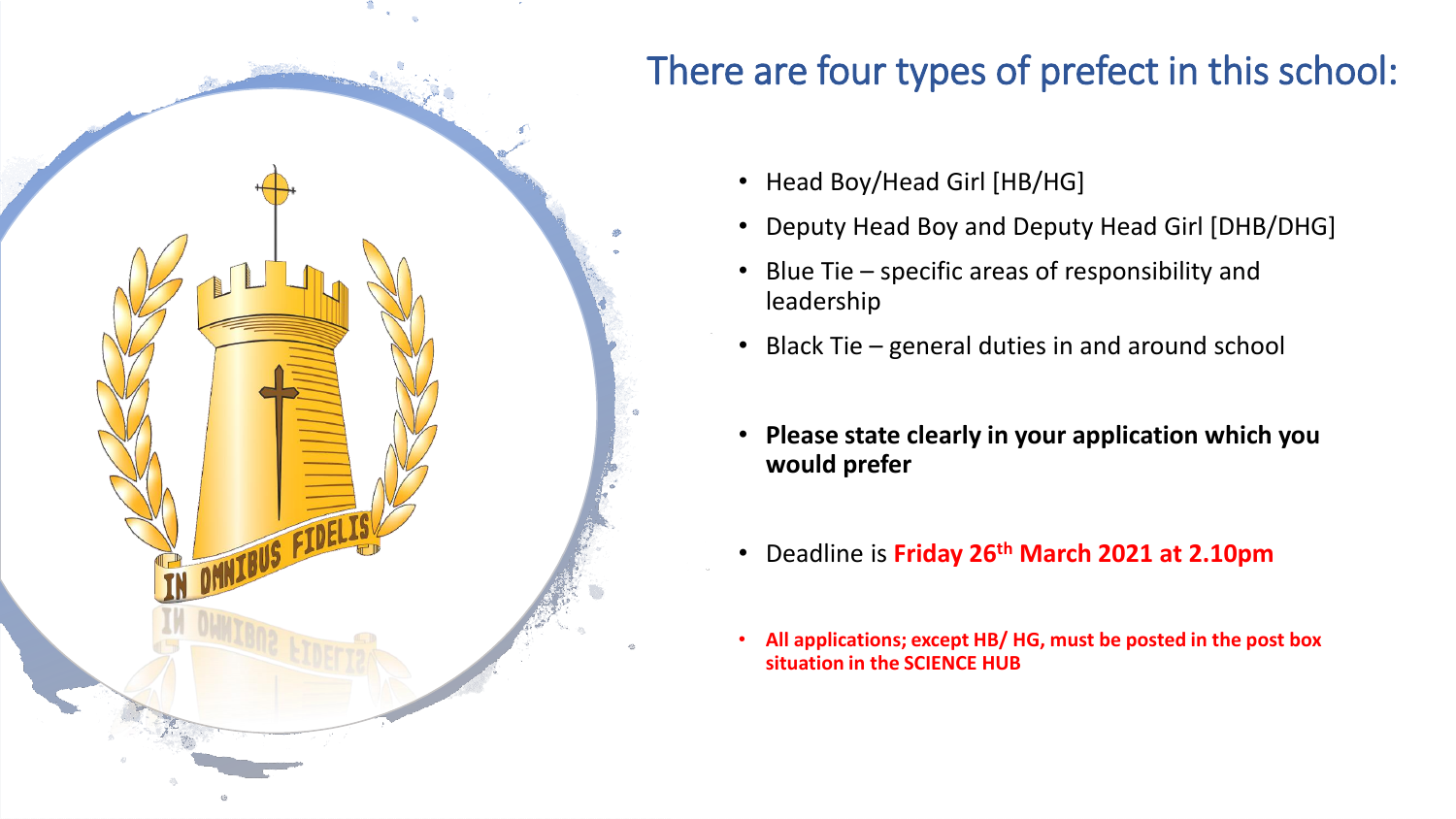

## Role of Prefect

- To act as role model to younger pupils
- To act as ambassador to the school
- To perform duties in a responsible and reliable way
- To show commitment to the role each day; in and around school, school buses etc

#### **Duties**

- To supervise designated areas of the school at break and lunch
- To ensure orderly behaviour of younger students; including school buses
- To participate at Whole School Events, such as Parents' Evening, Open Evenings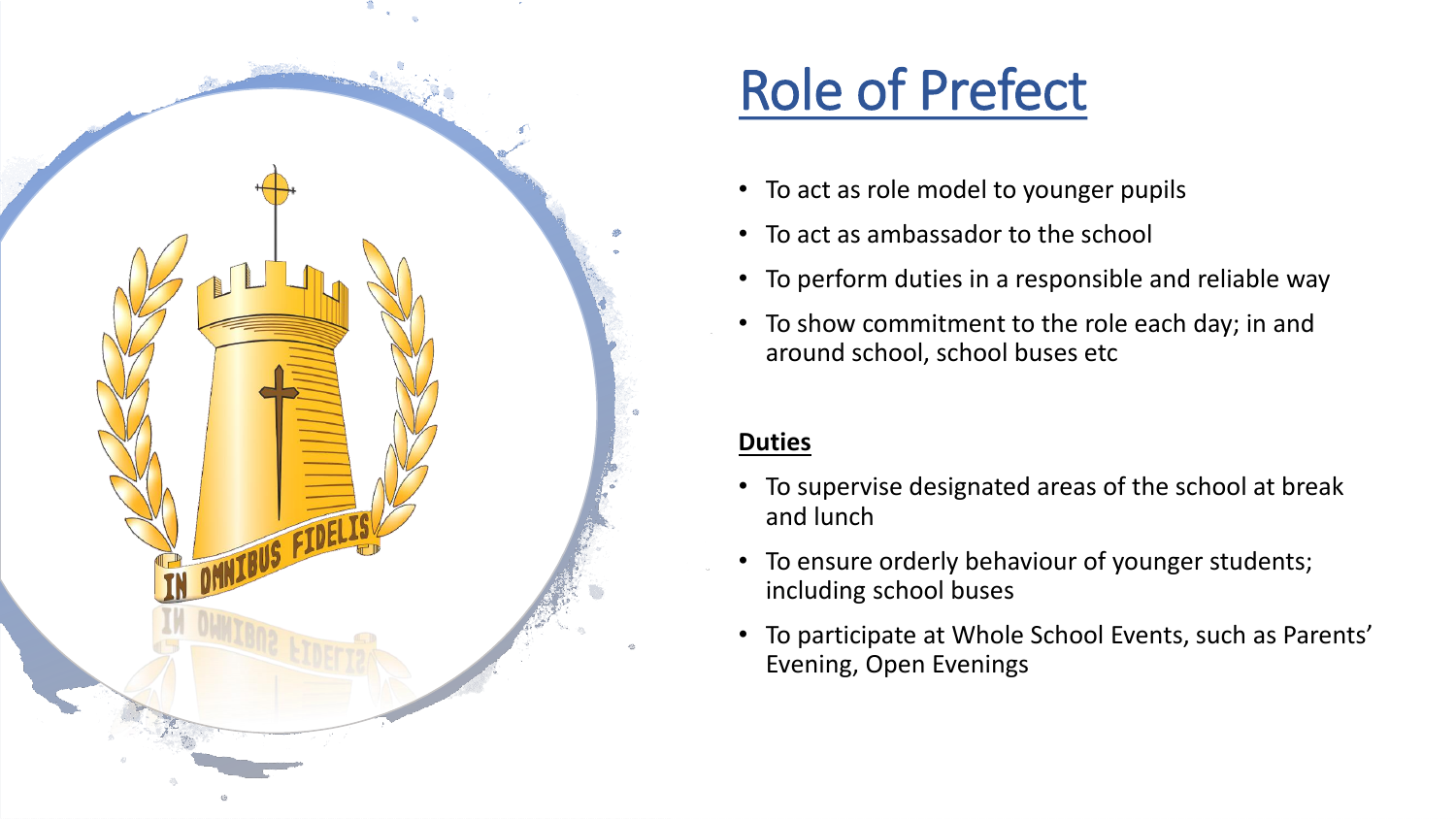

## Person specification

- Do you have excellent attendance? Are you above 95%? (Remote learning engagement will be considered)
- Do you have excellent punctuality? Do you have fewer than 5 lates?
- Are you proud of your smart uniform?
- Does your progress check grades indicate 'on target' in all or the majority of subject areas?
- Does your progress check indicate all 'Es' & 'Gs' for ATL and Independent learning?
- Are you a positive role model to everyone at break and lunch time?
- Do you have no more than 50 behaviour points?
- Do you contribute to the wider life of the school [For example supporting are you a STEM leader? Form Captain?]
- Do you have good working relationships with staff?
- Do you have effort grades which are excellent or good?
- Do you have few or no detentions?
- Do you have a positive attitude in class and a good homework record?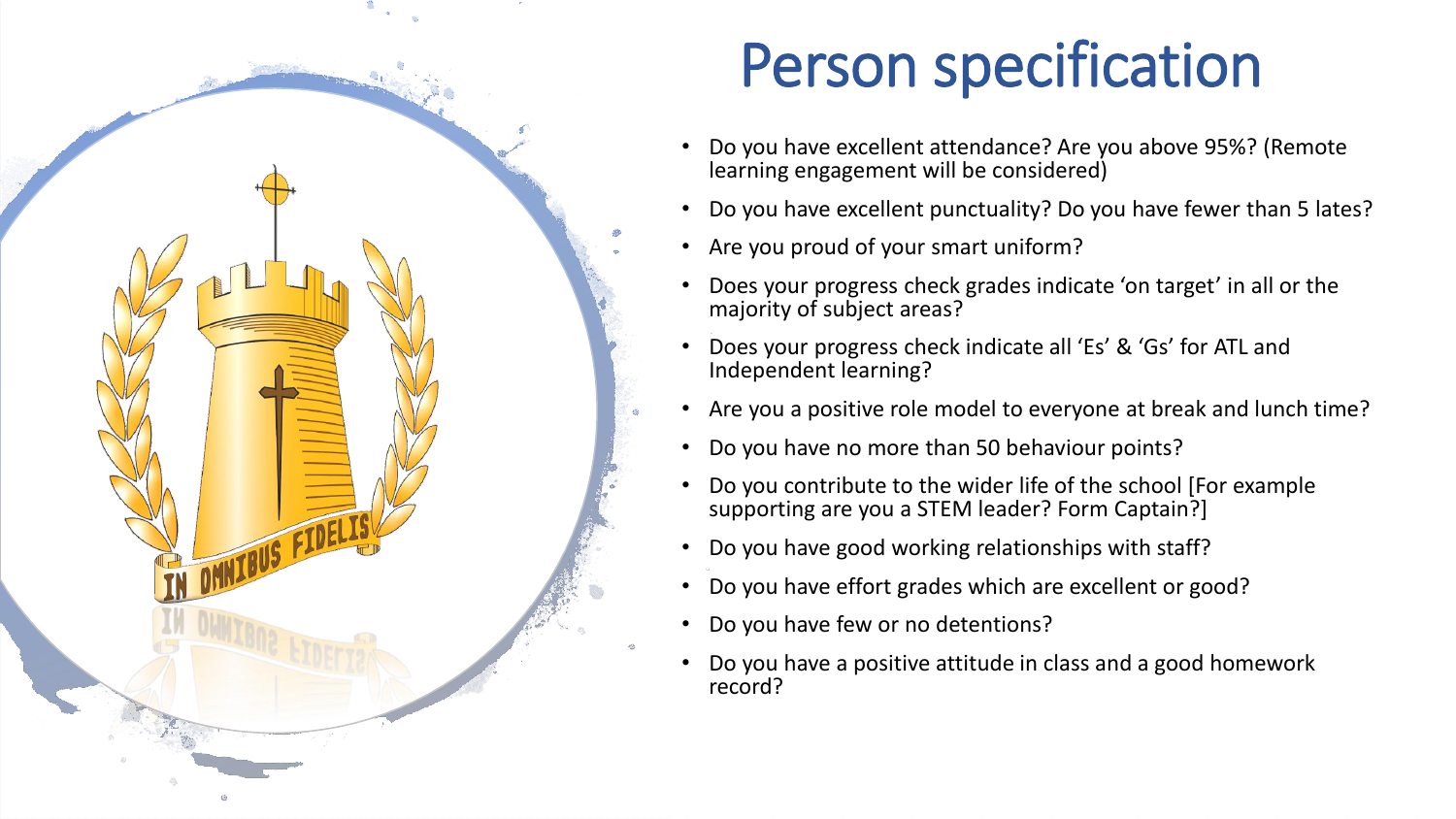

#### Process to become a prefect

- Students wishing to be HB/HG or DHB/DHG write a letter of application to **Mr Logue,** stating why they would be effective in that role; Applications for HB/ HG **MUST be handed to Mr. Logue in person**
- Students wishing to be DHB/ DHG/ blue or black tie write a letter to **Ms Joyce** stating why they would be effective in that role
- Students should indicate their achievements in school but also out of school.
- The interviews for Head Girl/ Head Boy will take place week commencing the **26th April 2021;**  pupils short listed for interview will have be informed prior to this.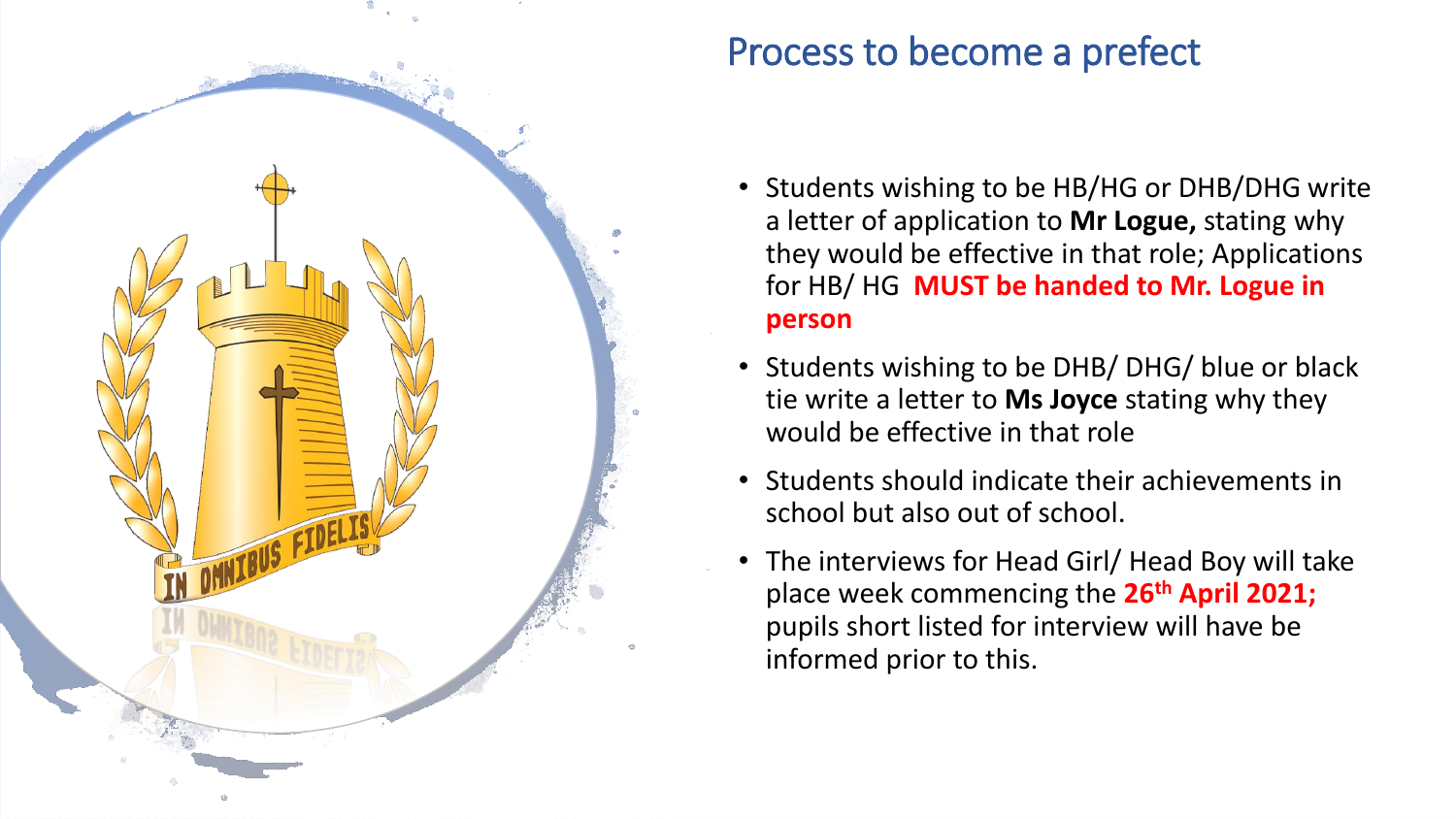

### Blue Tie [Senior] Prefect AND Head Boy/Head Girl

In addition to the above:

#### **Personal specification**

- Must support and live out the Catholic faith
- Contributions to school life
- Ability to lead/manage a team of prefects
- Excellent working relationships with staff
- Excellent role model for other students

#### **Role of senior prefect**

- To assist in the Catholic life of the school
- To organise, manage and lead a team of prefects in their prefect duties
- To represent the school at public/school events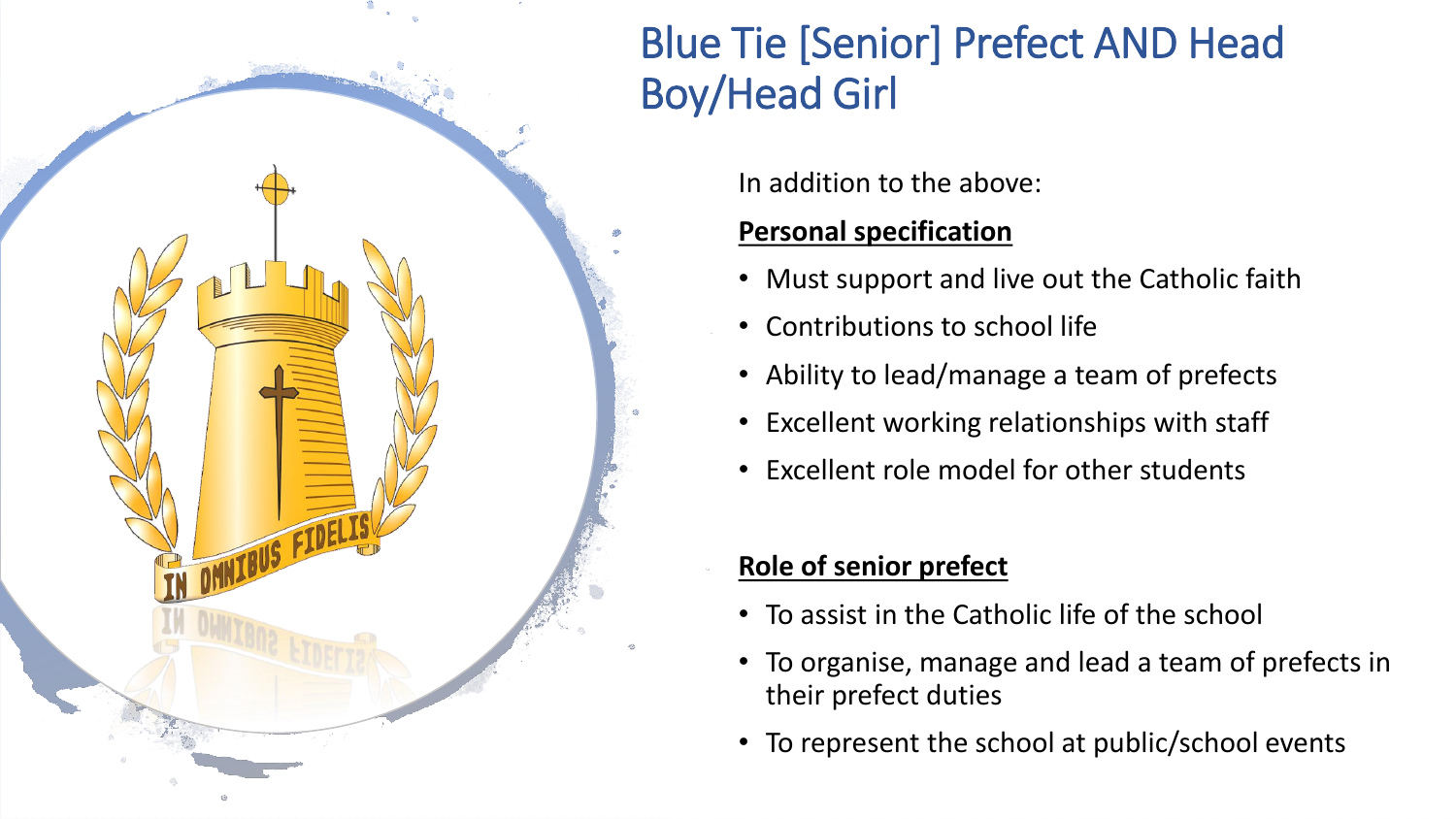## Overview of Timeline

| Date                       | <b>Outcome</b>                                                                                                                                       |
|----------------------------|------------------------------------------------------------------------------------------------------------------------------------------------------|
| <b>W/C 15th March 2021</b> | Prefect criteria launched in assembly<br>Application information given out in form time<br>Timeline shared with parents                              |
| Friday 26th March 2021     | Deadline for ALL letters of application to be /<br>delivered/posted by 2.10pm<br>* Clearly mark on the envelope the position you<br>are applying for |
| W/C 26th April 2021        | Interviews for Head boy / Head girl                                                                                                                  |
| <b>May 2021</b>            | Head boy, Head girl and 'Deputies', announced in<br>assembly by Mr. Logue in due course; alongside<br>successful Prefect applicants                  |